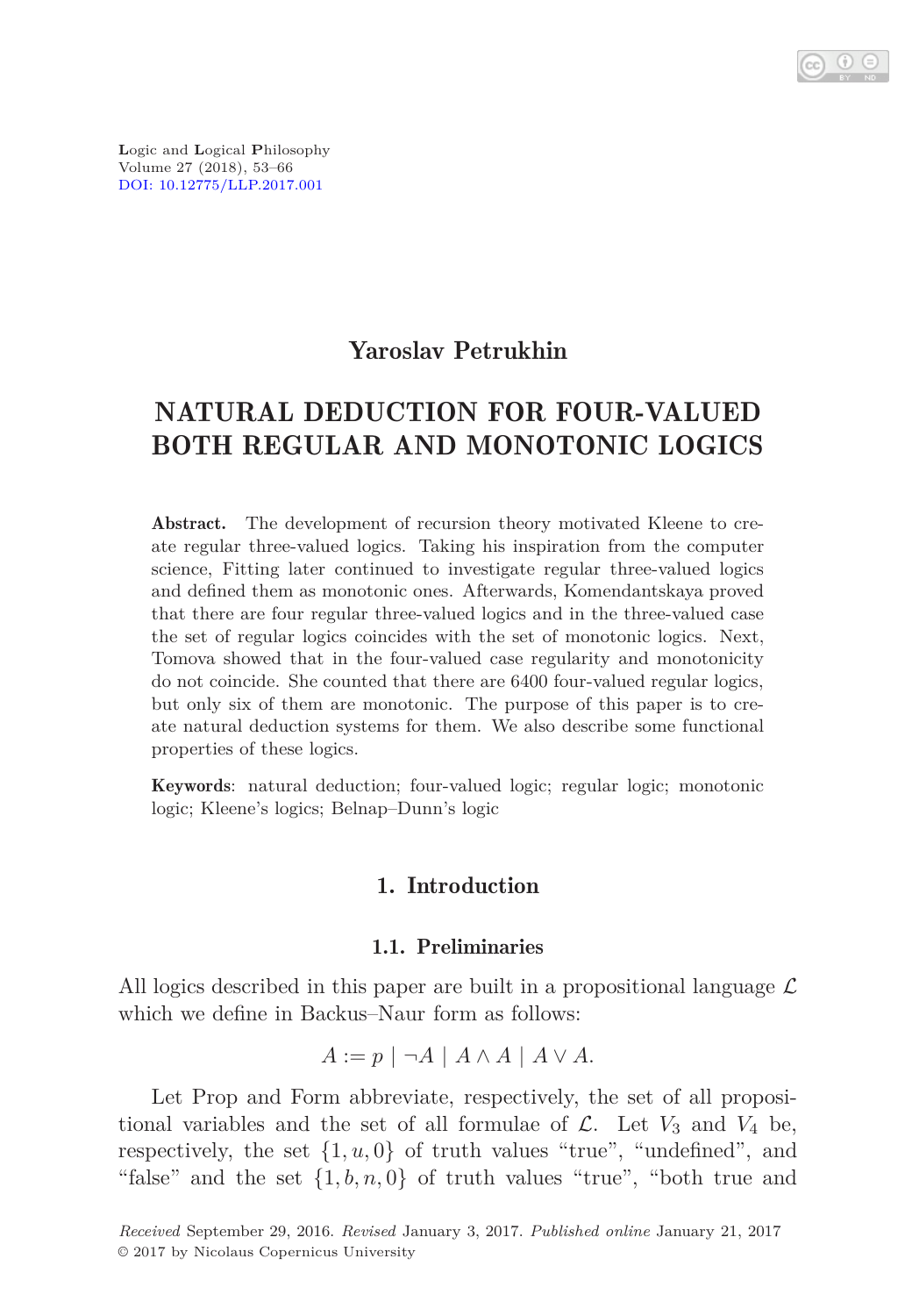false", "neither true no false", and "false". In all *t*-valued  $(t \in \{3, 4\})$ logics described in this paper, a valuation is a function *v* from Prop to  $V_t$ . Moreover, let us denote a truth-table *f* for a connective *c* by  $f_c$ .

#### 1.2. Three-valued both regular and monotonic logics

Let us call *regular logics* those systems in which all connectives are regular in the sense specified below. The investigation of them began in Kleene's paper [\[15\]](#page-12-0) where two regular logics were introduced: Kleene's strong logic $\mathbf{K}_3$  and Kleene's weak logic  $\mathbf{K}_3^\mathrm{w}.$  In [\[14\]](#page-12-1) Kleene defines regularity and clarifies the motivation behind it as follows:

We conclude that, in order for the propositional connectives to be partial recursive operations (or at least to produce partial recursive predicates when applied to partial recursive predicates), we must choose tables for them which are *regular*, in the following sense: A given column (row) contains 1 in the *u* row (column), only if the column (row) consists entirely of 1's; and likewise for 0. [\[14,](#page-12-1) p. 334]

In  $K_3$  a valuation  $v$  on Prop is extended to a valuation on Form according to the following truth tables:

|                  |                  |                  |                  |                  |  |                  | $\boldsymbol{u}$ |                           |
|------------------|------------------|------------------|------------------|------------------|--|------------------|------------------|---------------------------|
|                  |                  |                  |                  | $\boldsymbol{u}$ |  |                  |                  |                           |
| $\boldsymbol{u}$ | $\boldsymbol{u}$ | $\boldsymbol{u}$ | $\boldsymbol{u}$ | $\boldsymbol{u}$ |  | $\boldsymbol{u}$ | $\boldsymbol{u}$ | $\boldsymbol{\mathit{u}}$ |
|                  |                  |                  |                  |                  |  |                  | $\boldsymbol{u}$ |                           |

In  $K_3$ , an entailment relation is defined via the sole designated value 1. However, Asenjo  $[1]$  studied  $\mathbf{K}_3$  with two designated values  $(1 \text{ and } u)$  as a logic of antinomies. This logic is well-known as LP (Logic of Paradox) due to Priest's [\[23,](#page-13-0) [21,](#page-12-2) [22\]](#page-12-3) continuation of Asenjo's research. Note that K<sup>3</sup> (1938) is a fragment of Łukasiewicz's logic **Ł**<sup>3</sup> (1920) [\[18\]](#page-12-4). Natural deduction systems for  $K_3$  and  $LP$ , respectively, are presented in [\[22,](#page-12-3) [24,](#page-13-1) [17\]](#page-12-5).

In  $K_3^w$  negation is the same as for  $K_3$ ; conjunction and disjunction, as was shown in Finn's paper  $[8]$ , are expressed via  $K_3$ 's connectives by equations [\(1\)](#page-2-0) and [\(2\)](#page-2-0) (see p. [55\)](#page-2-0), respectively. Notice that  $\mathbf{K}_{3}^{\mathbf{w}}$  (1938) is a fragment of Bochvar's logic **B**<sup>3</sup> (1938) introduced in [\[4\]](#page-11-1) independently of [\[15\]](#page-12-0). Natural deduction systems for  $\mathbf{K}_3^\mathrm{w}$  both with one and two designated values are presented in [\[19\]](#page-12-7).

The next stage in the exploration of regular three-valued logics is Fitting's paper [\[10\]](#page-12-8) where the intermediate logic  $\mathbf{K}_{3}^{\rightarrow}$  (Lisp) was discovered. In  $K_3^{\rightarrow}$  negation is the same as for  $K_3$ ; conjunction and disjunction,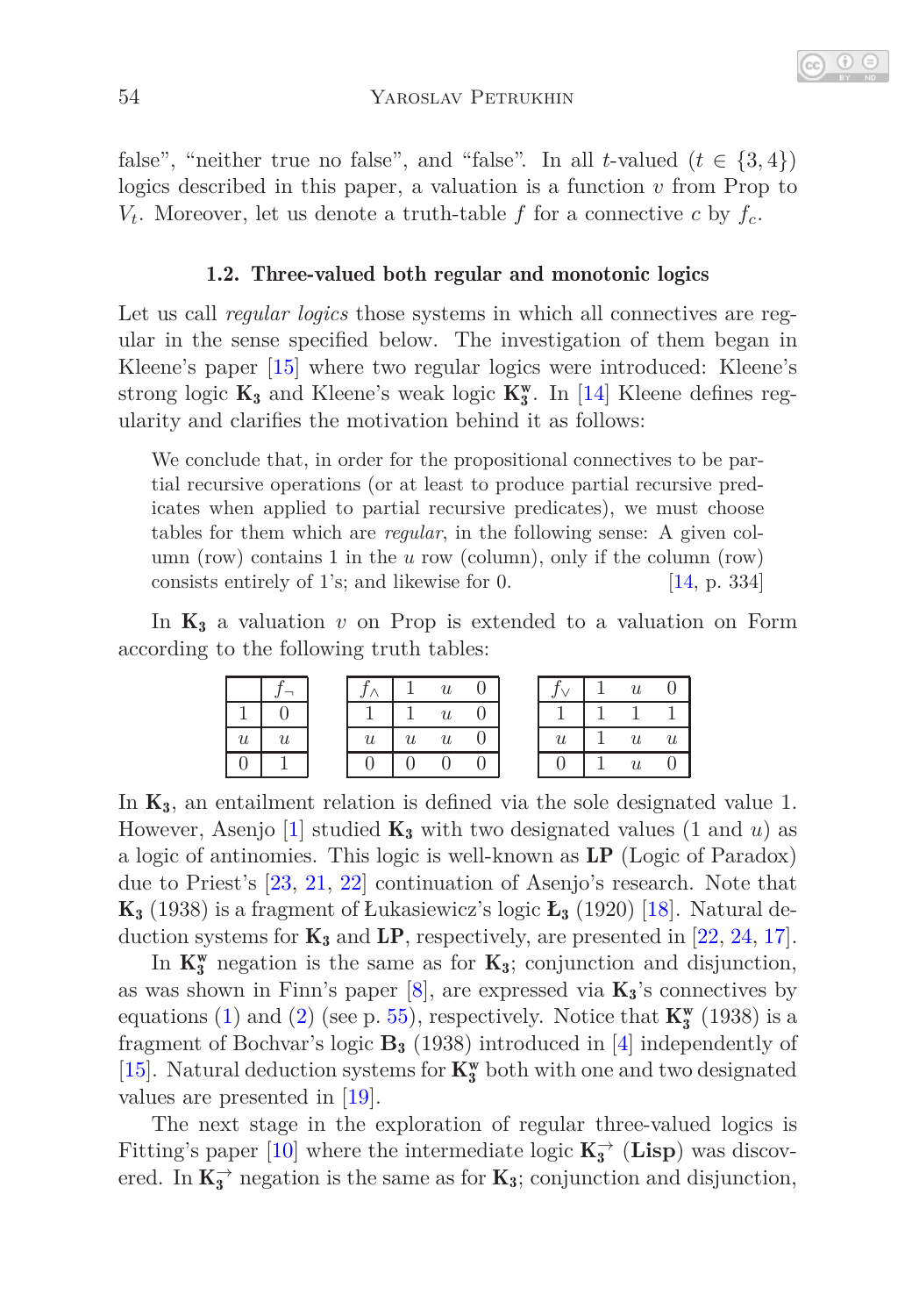as was shown in Komendantskaya's paper [\[16\]](#page-12-9), are expressed via  $K_3$ 's connectives by equations  $(3)$  and  $(4)$  (see p. [55\)](#page-2-0), respectively. Moreover, Komendantskaya [\[16\]](#page-12-9) described the logic  $K_3^{\leftarrow}$  (TwinLisp) which is the dual of  $K_3^{\rightarrow}$ . In  $K_3^{\leftarrow}$ , negation is the same as for  $K_3$ ; conjunction and disjunction, as was shown in [\[16\]](#page-12-9), are defined via  $K_3$ 's connectives by equations [\(5\)](#page-2-0) and [\(6\)](#page-2-0), respectively. Natural deduction systems for  $\mathbf{K}_3^{\rightarrow}$ and  $K_3^{\leftarrow}$  both with one and two designated values are presented in [\[19\]](#page-12-7).

Note also that  $K_3^w$ 's conjunction and disjunction, as was shown in [\[16\]](#page-12-9), are expressed both via  $\mathbf{K_3^{\rightarrow}}$  's and  $\mathbf{K_3^{\leftarrow}}$  's connectives (see equations  $(7)-(10)$  $(7)-(10)$  $(7)-(10)$  on p. [55\)](#page-2-0).

Let  $\land$  and  $\lor$  be  $\mathbf{K}_3$ 's conjunction and disjunction, respectively; let ∩ and ∪ be **K<sup>w</sup> 3** 's conjunction and disjunction, respectively; let ∧<sup>→</sup> and ∨<sup>→</sup> be  $\mathbf{K}_{3}^{\rightarrow}$ 's conjunction and disjunction, respectively; let  $\wedge^{\leftarrow}$  and  $\vee^{\leftarrow}$ be  $\mathbf{K}_{3}^{\leftarrow}$ 's conjunction and disjunction, respectively. Then the following equations hold  $\vert 8, 16 \vert$ :

<span id="page-2-0"></span>
$$
A \cap B = (A \land B) \lor (A \land \neg A) \lor (B \land \neg B) \tag{1}
$$

$$
A \cup B = (A \lor B) \land (A \lor \neg A) \land (B \lor \neg B) \tag{2}
$$

$$
A \wedge^{\rightarrow} B = (\neg A \vee B) \wedge A \tag{3}
$$

$$
A \vee^{\rightarrow} B = (\neg A \wedge B) \vee A \tag{4}
$$

$$
A \wedge^{\leftarrow} B = (A \vee \neg B) \wedge B \tag{5}
$$

$$
A \vee^{\leftarrow} B = (A \wedge \neg B) \vee B \tag{6}
$$

$$
A \cap B = (A \wedge^{\rightarrow} B) \vee^{\rightarrow} (B \wedge^{\rightarrow} A) \tag{7}
$$

$$
A \cup B = (A \vee^{\rightarrow} B) \wedge^{\rightarrow} (B \vee^{\rightarrow} A) \tag{8}
$$

$$
A \cap B = (A \wedge^{\leftarrow} B) \vee^{\leftarrow} (B \wedge^{\leftarrow} A) \tag{9}
$$

$$
A \cup B = (A \vee^{\leftarrow} B) \wedge^{\leftarrow} (B \vee^{\leftarrow} A) \tag{10}
$$

Monotonic logics are those whose propositional connectives are monotonic functions; a function *F* is monotonic, if  $F(x_1, \ldots, x_z) \leq F(y_1, \ldots, y_z)$  $y_k$ ), for all truth values  $x_1, \ldots, x_z, y_1, \ldots, y_k$  such that  $x_1 \leq y_1, \ldots,$  $x_k \leq y_k$ . In [\[9,](#page-12-10) [10\]](#page-12-8), the set  $\{1, u, 0\}$  is ordered as follows:  $u \leq 1, u \leq 0$ , 1 and 0 are incomparable. Using this order, Fitting [\[10\]](#page-12-8) defined regular logics as monotonic ones. Moreover, as shown in [\[16\]](#page-12-9), the set of all regu-lar three-valued logics coincides with the set of all normal three-valued<sup>[1](#page-2-1)</sup> monotonic logics.

<span id="page-2-1"></span><sup>&</sup>lt;sup>1</sup> A many-valued logic is called *normal*, if its connectives are classical on  $\{1, 0\}$ .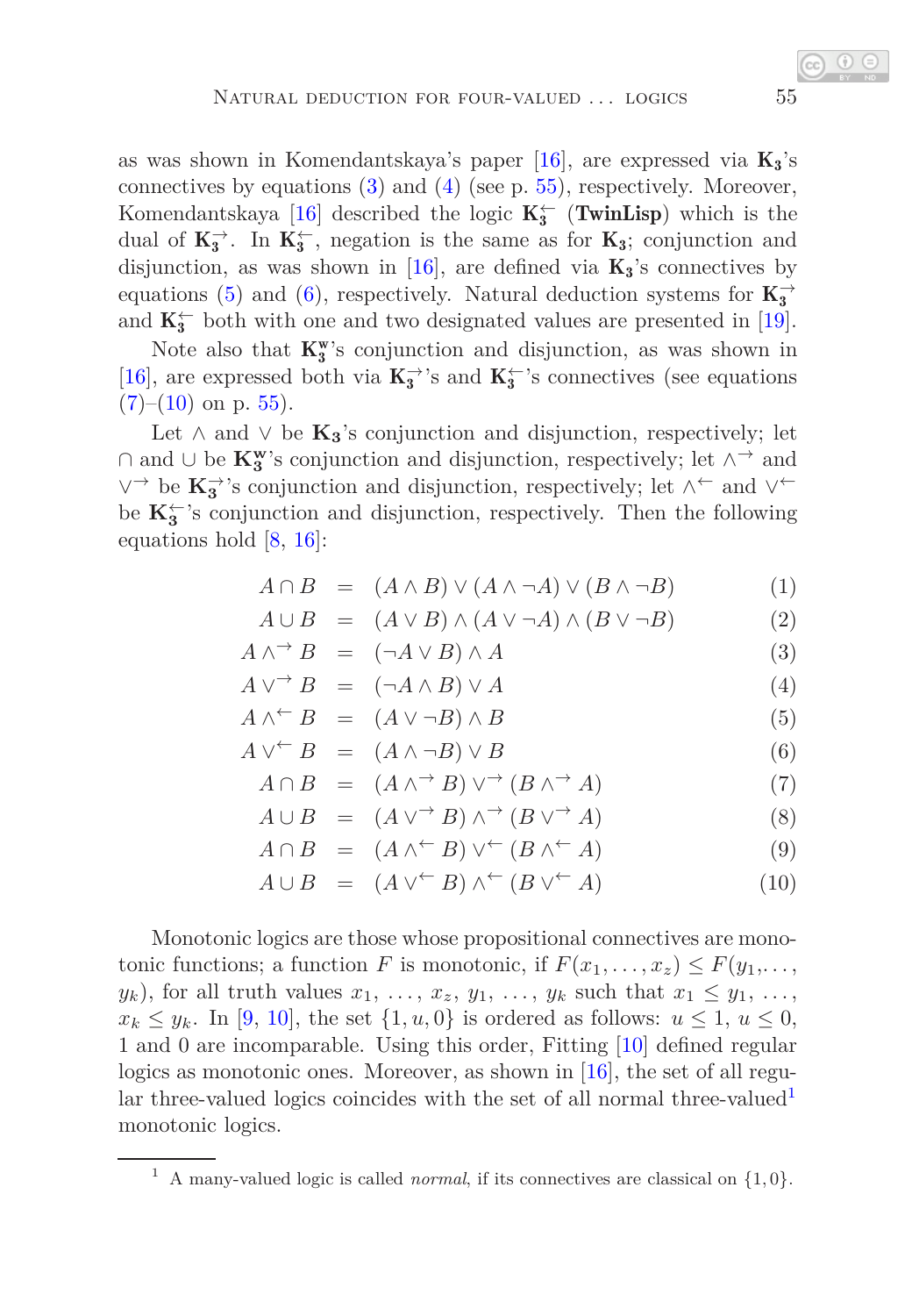# 1.3. Regularity and monotonicity in the four-valued case

In [\[25\]](#page-13-2) Tomova defined regularity for the *four*-valued case as follows:

A given column (row) contains 1 in the *b* or *n* row (column), only if the column (row) consists entirely of 1's; and likewise for 0. [\[25,](#page-13-2) p. 226]

Moreover, Tomova [\[25\]](#page-13-2) counted that there are 6400 four-valued regular disjunctions (conjunctions are defined in a standard way:  $A \wedge B =$  $\neg(\neg A \lor \neg B)$ ). Furthermore, there are  $2^8$  **K**<sub>3</sub>-type four-valued disjunctions,  $2^{10}$  K<sup>→</sup>-type four-valued disjunctions,  $2^{10}$  K<sup>←</sup>-type four-valued disjunctions, and  $2^{10}$  K<sup>w</sup><sub>3</sub>-type four-valued disjunctions.

In [\[25\]](#page-13-2), the set  $\{1, b, n, 0\}$  is ordered as follows:  $n \le 0 \le b, n \le 1 \le b$ , 1 and 0 are incomparable. As follows from [\[25\]](#page-13-2), this order produces 81 monotonic logics; however, only 6 of them are regular. Let us introduce these logics:

•  $\mathbf{K}_4^{\rightarrow}$  for the matrix  $\langle \{1, b, n, 0\}, f_{\neg}, f_{\wedge}, f_{\vee}, \{1, b\} \rangle$  where

|          |  |             |        |            | $\it{n}$         |          |               |        |       | $\boldsymbol{n}$ |                  |
|----------|--|-------------|--------|------------|------------------|----------|---------------|--------|-------|------------------|------------------|
|          |  |             |        |            | $\boldsymbol{n}$ |          |               |        |       |                  |                  |
|          |  |             |        |            |                  |          |               |        |       |                  | $\boldsymbol{b}$ |
| $\it{n}$ |  | $n_{\cdot}$ | $\, n$ | $n_{\rm }$ | $\boldsymbol{n}$ | $\it{n}$ | $\mathfrak n$ | $\, n$ | $\,n$ | $\boldsymbol{n}$ | $\boldsymbol{n}$ |
|          |  |             |        |            |                  |          |               |        |       | $\eta$           |                  |

•  $\mathbf{K}_4^{\leftarrow}$  for the matrix  $\langle \{1, b, n, 0\}, f_{\neg}, f_{\wedge}, f_{\vee}, \{1, b\} \rangle$  where  $f_{\neg}$  is the same as for  $\mathbf{K}_4^{\rightarrow}$  and

|                  |          | $\boldsymbol{n}$ |  |  | $\boldsymbol{n}$ |                  |
|------------------|----------|------------------|--|--|------------------|------------------|
|                  |          | $\, n$           |  |  | $\boldsymbol{n}$ |                  |
|                  |          | $\boldsymbol{n}$ |  |  | $\boldsymbol{n}$ |                  |
| $\boldsymbol{n}$ | $\it{n}$ | $\boldsymbol{n}$ |  |  | $\boldsymbol{n}$ | $\boldsymbol{n}$ |
|                  |          | $\it n$          |  |  | $\it{n}$         |                  |

• **K**<sup>w</sup><sub>4</sub> for the matrix  $\langle \{1, b, n, 0\}, f_\neg, f_\wedge, f_\vee, \{1, b\} \rangle$  where  $f_\neg$  is the same as for  $\mathbf{K}_4^{\rightarrow}$  and

|                  |          |                  | $\boldsymbol{n}$ |         |        |                  |       | $\boldsymbol{n}$ |                  |
|------------------|----------|------------------|------------------|---------|--------|------------------|-------|------------------|------------------|
|                  |          |                  | $\boldsymbol{n}$ |         |        |                  |       | $\boldsymbol{n}$ |                  |
|                  |          |                  |                  |         |        |                  |       |                  | b                |
| $\boldsymbol{n}$ | $\it{n}$ | $\boldsymbol{n}$ | $\boldsymbol{n}$ | $\it n$ | $\, n$ | $\boldsymbol{n}$ | $\,n$ | $\boldsymbol{n}$ | $\boldsymbol{n}$ |
|                  |          |                  | $\boldsymbol{n}$ |         |        |                  |       | $\boldsymbol{n}$ | $\cup$           |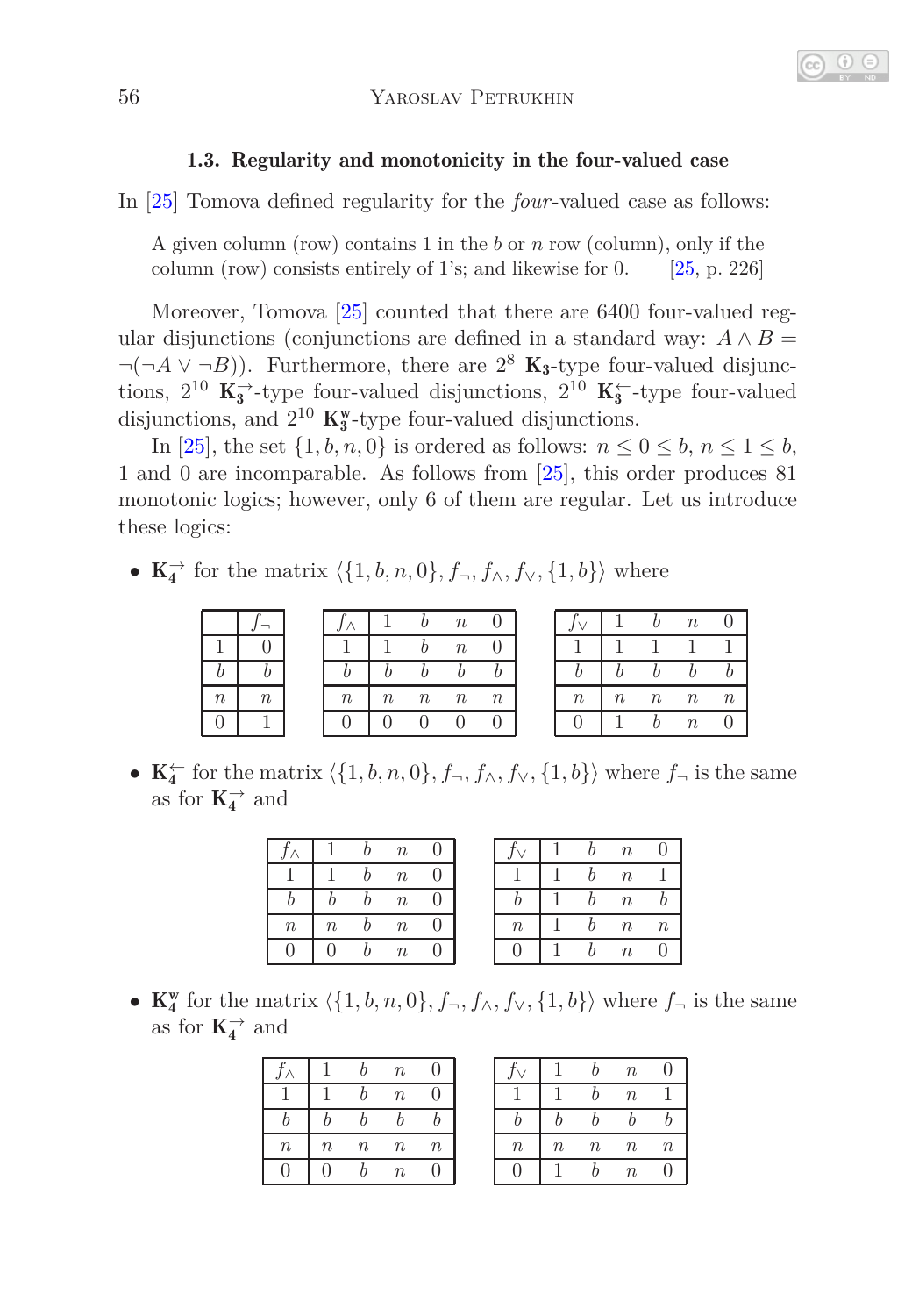• **K**<sub>4</sub><sup>w</sup><sub>**b**</sub> for the matrix  $\langle \{1, b, n, 0\}, f_\neg, f_\wedge, f_\vee, \{1, b\} \rangle$  where  $f_\neg$  is the same as for  $\mathbf{K}_4^{\rightarrow}$  and

|         |                  | $\boldsymbol{n}$ |                  |                  |          | $\boldsymbol{n}$ |  |
|---------|------------------|------------------|------------------|------------------|----------|------------------|--|
|         |                  | $\boldsymbol{n}$ |                  |                  |          | $\boldsymbol{n}$ |  |
|         |                  |                  |                  |                  |          |                  |  |
| $\it n$ | $\boldsymbol{n}$ | $\boldsymbol{n}$ | $\boldsymbol{n}$ | $\boldsymbol{n}$ | $\it{n}$ | $n_{\rm}$        |  |
|         |                  | $\boldsymbol{n}$ |                  |                  |          |                  |  |

• **K**<sub><sup>*I*</sub></sup><sub>**on**</sub> for the matrix  $\langle \{1, b, n, 0\}, f_\neg, f_\wedge, f_\vee, \{1, b\} \rangle$  where  $f_\neg$  is the</sub> same as for  $K_4^{\rightarrow}$  and

|                  |                  | h | $\boldsymbol{n}$ |                  |
|------------------|------------------|---|------------------|------------------|
|                  |                  | h | $\boldsymbol{n}$ | II               |
| h                | h                | h | $\boldsymbol{n}$ | h                |
| $\boldsymbol{n}$ | $\boldsymbol{n}$ | b | $\boldsymbol{n}$ | $\boldsymbol{n}$ |
| ( )              | 0                | h | $\boldsymbol{n}$ |                  |

|                  |                  | h | $\boldsymbol{n}$ | 0                |
|------------------|------------------|---|------------------|------------------|
|                  |                  | h | $\boldsymbol{n}$ |                  |
| h                | b                | b | $\boldsymbol{n}$ |                  |
| $\boldsymbol{n}$ | $\boldsymbol{n}$ | h | $\boldsymbol{n}$ | $\boldsymbol{n}$ |
|                  |                  |   | $\boldsymbol{n}$ |                  |

• **K**<sub>In</sub><sup>w</sup> for the matrix  $\langle \{1, b, n, 0\}, f_\neg, f_\wedge, f_\vee, \{1, b\} \rangle$  where  $f_\neg$  is the same as for  $\mathbf{K}_4^{\rightarrow}$  and

|        |                  | h                | $\boldsymbol{n}$ |                  |
|--------|------------------|------------------|------------------|------------------|
|        |                  | h                | $\boldsymbol{n}$ | 0                |
|        |                  |                  | $\boldsymbol{n}$ |                  |
| $\, n$ | $\boldsymbol{n}$ | $\boldsymbol{n}$ | $\boldsymbol{n}$ | $\boldsymbol{n}$ |
|        |                  |                  | $\boldsymbol{n}$ |                  |

|                  |                  | h                | $\boldsymbol{n}$ | 0                |
|------------------|------------------|------------------|------------------|------------------|
|                  |                  | b                | $\boldsymbol{n}$ |                  |
|                  | h                | h                | $\boldsymbol{n}$ | h                |
| $\boldsymbol{n}$ | $\boldsymbol{n}$ | $\boldsymbol{n}$ | $\boldsymbol{n}$ | $\boldsymbol{n}$ |
|                  |                  |                  | $\boldsymbol{n}$ |                  |

#### 1.4. Functional properties of these four-valued logics

We will present here some functional properties of these four-valued logics which were not mentioned in [\[25\]](#page-13-2).

First of all, let us introduce Belnap–Dunn's logic **FDE**  $[2, 3, 7]^2$  $[2, 3, 7]^2$  $[2, 3, 7]^2$  $[2, 3, 7]^2$  $[2, 3, 7]^2$  $[2, 3, 7]^2$  $[2, 3, 7]^2$  for the matrix  $\langle \{1, b, n, 0\}, f_\neg, f_\wedge, f_\vee, \{1, b\} \rangle^3$  $\langle \{1, b, n, 0\}, f_\neg, f_\wedge, f_\vee, \{1, b\} \rangle^3$  where  $f_\neg$  is the same as for  $\mathbf{K}_4^{\rightarrow}$  and

<span id="page-4-0"></span><sup>&</sup>lt;sup>2</sup> As mentioned in [\[9,](#page-12-10) [10,](#page-12-8) [11\]](#page-12-12), FDE is a four-valued generalization of  $K_3$ , i.e., with respect to the sets  $\{1, n, 0\}$  and  $\{1, b, 0\}$  FDE is  $\mathbf{K}_3$  and LP, respectively. A natural deduction system for FDE may be found in [\[22\]](#page-12-3).

<span id="page-4-1"></span><sup>&</sup>lt;sup>3</sup> Note that Belnap [\[2,](#page-11-2) [3\]](#page-11-3) defined an entailment relation in **FDE** via  $\leq$ . However, Font  $[12]$  proved that it is equivalently defined via the set  $\{1,b\}$  of designated values. Later Zaitsev and Shramko [\[26\]](#page-13-3) independently obtained the same result.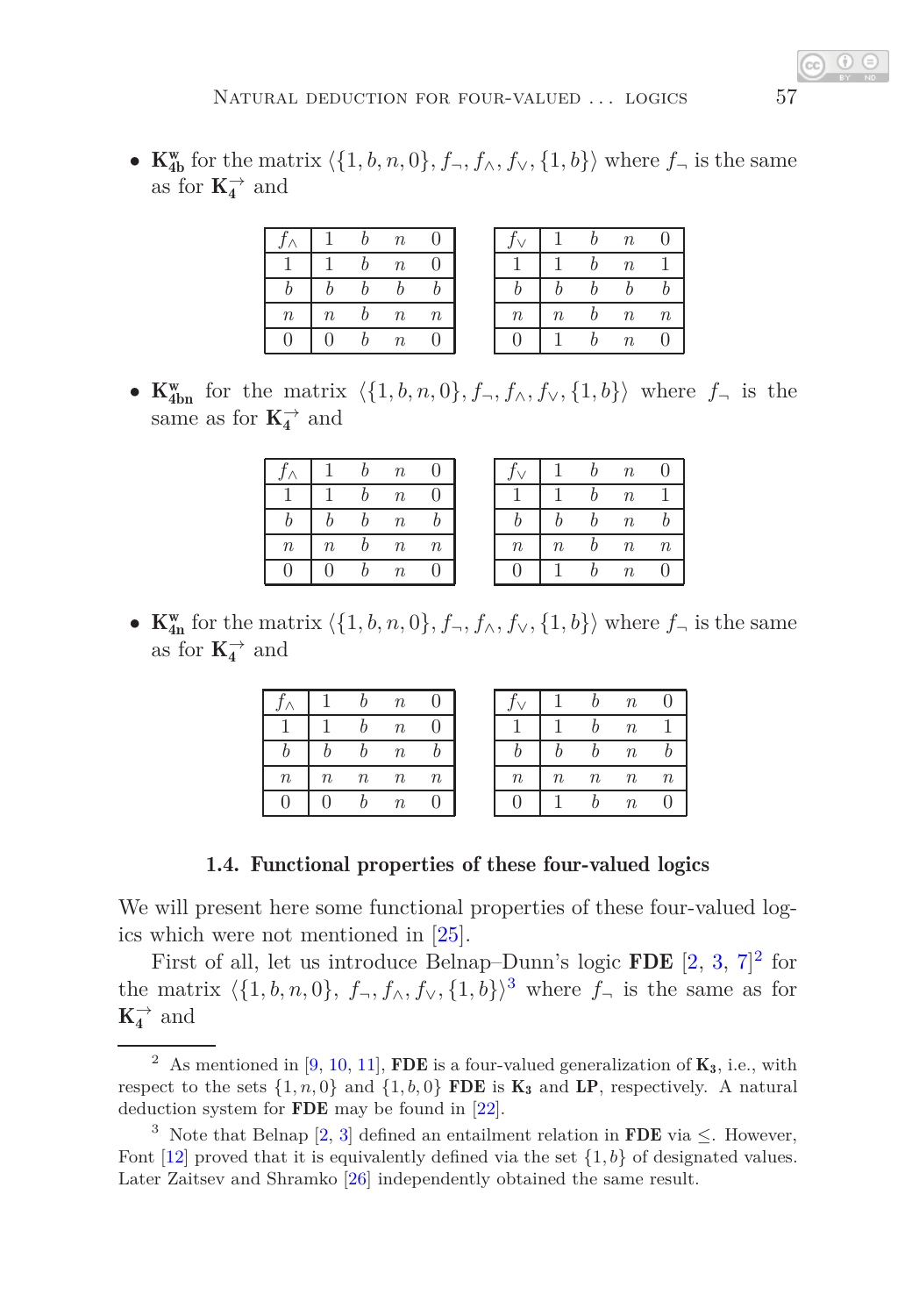|                  |                  | $\boldsymbol{n}$ |   |  |
|------------------|------------------|------------------|---|--|
|                  |                  | $\boldsymbol{n}$ |   |  |
|                  |                  |                  |   |  |
| $\boldsymbol{n}$ | $\boldsymbol{n}$ | $\boldsymbol{n}$ |   |  |
| H                |                  |                  | H |  |

|                  | h | $\it{n}$         |                  |
|------------------|---|------------------|------------------|
|                  |   |                  |                  |
|                  | h |                  |                  |
| $\boldsymbol{n}$ |   | $\boldsymbol{n}$ | $\boldsymbol{n}$ |
|                  | h | $\boldsymbol{n}$ | П                |

If in equations [\(1\)](#page-2-0) and [\(2\)](#page-2-0) we replace  $\mathbf{K}_3$ 's connectives by **FDE**'s connectives, we obtain  $K_4^{\mathbf{w}}$ 's connectives. If in equations [\(3\)](#page-2-0) and [\(4\)](#page-2-0) we replace  $\mathbf{K}_3$ 's connectives by FDE's connectives, we obtain  $\mathbf{K}_4^{\rightarrow}$ 's connec-tives. If in equations [\(5\)](#page-2-0) and [\(6\)](#page-2-0) we replace  $K_3$ 's connectives by **FDE**'s connectives, we obtain  $\mathbf{K}_4^{\leftarrow}$ 's connectives. Surprisingly, if in equations [\(7\)](#page-2-0)–[\(10\)](#page-2-0) we replace  $\mathbf{K_3^{\rightarrow}}$  's and  $\mathbf{K_3^{\leftarrow}}$  's connectives by  $\mathbf{K_4^{\rightarrow}}$  's and  $\mathbf{K_4^{\leftarrow}}$  's connectives, respectively, we do not obtain  $K_4^w$ 's connectives. We will obtain connectives of the logic  $\mathbf{K}_4^{\leftrightarrow}$  for the matrix  $\langle \{1, b, n, 0\}, f_{\neg}, f_{\wedge}, f_{\vee}, \{1, b\} \rangle$ where  $f_{\neg}$  is the same as for  $\mathbf{K}_{4}^{\rightarrow}$  and

|                  |         |  |                  |          |         | $\boldsymbol{n}$ |  |
|------------------|---------|--|------------------|----------|---------|------------------|--|
|                  |         |  |                  |          |         | $\boldsymbol{n}$ |  |
|                  |         |  |                  |          |         |                  |  |
| $\boldsymbol{n}$ | $\it n$ |  | $\boldsymbol{n}$ | $\it{n}$ | $\it n$ | $\boldsymbol{n}$ |  |
|                  |         |  |                  |          |         | $\boldsymbol{n}$ |  |

Although  $\mathbf{K}_4^{\leftrightarrow}$  is not regular, we will consider it on equal terms with both regular and monotonic four-valued logics, since  $\mathbf{K}_4^{\leftrightarrow}{}$  's connectives are naturally obtained from  $\mathbf{K}_3^{\rightarrow}$  's and  $\mathbf{K}_3^{\leftarrow}$  's ones.

<span id="page-5-0"></span>DEFINITION 1.1. Let  $L \in \{K_4^\rightarrow, K_4^\leftarrow, K_4^w, K_{4b}^w, K_{4bn}^w, K_{4n}^w, K_4^\leftrightarrow\}$ ,  $\Gamma \subseteq$ Form, and  $A \in \text{Form. Then } \Gamma \models_L A \text{ iff for each valuation } v, \text{ if } v(G) \in$  $\{1, b\}$ , for any  $G \in \Gamma$ , then  $v(A) \in \{1, b\}$ .

#### 2. Natural deduction systems

We will use the following rules of inference:

$$
\begin{array}{ccccc}\n & A & (\neg\neg B) & \neg\neg A \\
\hline\n(\vee I_1) & A & (\vee I_2) & B & (\vee I_3) & \neg A & B \\
\hline\n(\vee I_4) & A & \neg B & (\vee I_5) & A & \neg A & (\vee I_5) & A & \vee B \\
\hline\nA \vee B & & (\vee I_5) & A & \vee B & & (\vee I_6) & A & \vee B & & (\vee I_7) & A & B \\
\end{array}
$$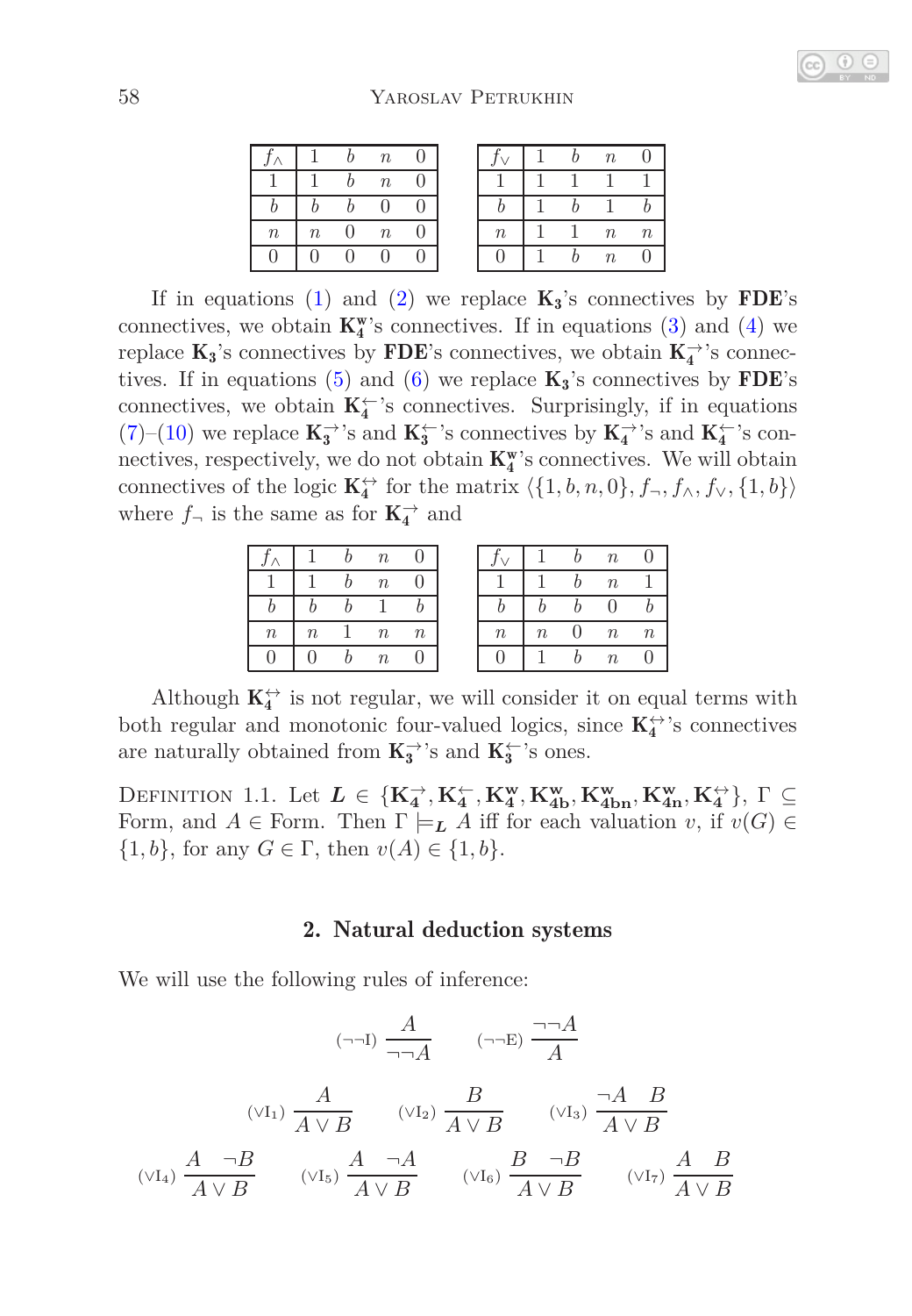$$
\begin{array}{cc}\n\text{(AI)} \frac{A}{A \wedge B} & \text{(AI)} \frac{A}{A \wedge B} & \text{(AI)} \frac{B}{A \wedge B} & \text{(AI)} \frac{A}{A \wedge B} \\
\text{(AI)} \frac{A}{A \wedge B} & \text{(AI)} \frac{A}{A \wedge B} & \text{(AI)} \frac{A}{A \wedge B} \\
\text{(AI)} \frac{A \wedge B}{A} & \text{(AI)} \frac{A \wedge B}{A \wedge B} & \text{(AI)} \frac{A \wedge B}{A \wedge B} \\
\text{(AE)} \frac{A \wedge B}{A} & \text{(AE)} \frac{A \wedge B}{B} & \text{(AE)} \frac{A \wedge B}{\neg A \vee B} \\
\text{(AE)} \frac{A \wedge B}{A \vee \neg B} & \text{(AE)} \frac{A \wedge B}{A \vee B} \\
\text{(A E)} \frac{A \wedge B}{\neg (A \vee B)} & \text{(A E)} \frac{A \wedge \neg A}{\neg (A \vee B)} & \text{(A E)} \frac{B \wedge \neg B}{\neg (A \vee B)} \\
\text{(A V B)} & \text{(A V B)} \frac{A \wedge \neg A \wedge B}{\neg (A \vee B)} & \text{(A V B)} \frac{A \wedge B \wedge \neg B}{\neg (A \vee B)} \\
\text{(A V B)} & \text{(A V B)} \frac{A \wedge B \wedge \neg B}{\neg (A \vee B)} \\
\text{(A V B)} & \text{(A V B)} \frac{A \wedge B}{\neg (A \vee B)} & \text{(A V B)} \frac{A \wedge B \wedge \neg B}{\neg (A \vee B)} \\
\text{(A V B)} & \text{(A V B)} \frac{A \wedge B}{\neg A \vee B} & \text{(A V B)} \\
\text{(A V B)} & \text{(A V B)} \frac{A \vee B}{\neg A \vee B} & \text{(A V B)} \frac{A \wedge B}{\neg A \vee \neg B} \\
\text{(A V B)} & \text{(A V B)} \frac{A \wedge B}{\neg (A \wedge B)} & \text{(A V B)} \frac{A \wedge B}{\neg (A \vee B)} \\
\text{(A V B)} & \text{(A V B)} \frac{A \wedge B}{\neg (A \wedge B)} & \text{(A V B)} \frac{A \wedge B}{\neg (A \
$$

Moreover, we will use the following proof construction rules:

$$
\begin{array}{c}\n[A] \quad [A][B] \\
(\vee E_1) \xrightarrow{A \vee B} C \quad C \\
\hline\nC \quad & (\vee E_2) \xrightarrow{A \vee B} C \quad C \\
\hline\n\end{array}
$$
\n
$$
\begin{array}{c}\n[A][B] \quad [A][\neg B] \quad [\neg A][B] \\
(\vee E_3) \xrightarrow{A \vee B} C \quad C \quad C \\
\hline\nC \quad & \uparrow \\
\hline\nC \quad & \uparrow \\
\hline\nC \quad & \uparrow \\
\hline\nC \quad & \uparrow \\
\hline\nC \quad & \uparrow \\
\hline\nC \quad & \uparrow \\
\hline\nC \quad & \uparrow \\
\hline\n\end{array}
$$
\n
$$
\begin{array}{c}\n[A][B] \quad [A][\neg B] \quad [\neg A][B] \quad [A][\neg A] \\
\hline\nC \quad & \uparrow \\
\hline\nC \quad & \uparrow \\
\hline\nC \quad & \uparrow \\
\hline\n\end{array}
$$
\n
$$
\begin{array}{c}\n[A][B] \quad [A][\neg B] \quad [\neg A][B] \quad [B][\neg B] \\
\hline\n\end{array}
$$
\n
$$
\begin{array}{c}\n[A][B] \quad [A][\neg B] \quad [\neg A][B] \quad [A][\neg A] \quad [B][\neg B] \\
\hline\n\end{array}
$$
\n
$$
\begin{array}{c}\n[A][B] \quad [A][\neg B] \quad [\neg A][B] \quad [A][\neg A] \quad [B][\neg B] \\
\hline\n\end{array}
$$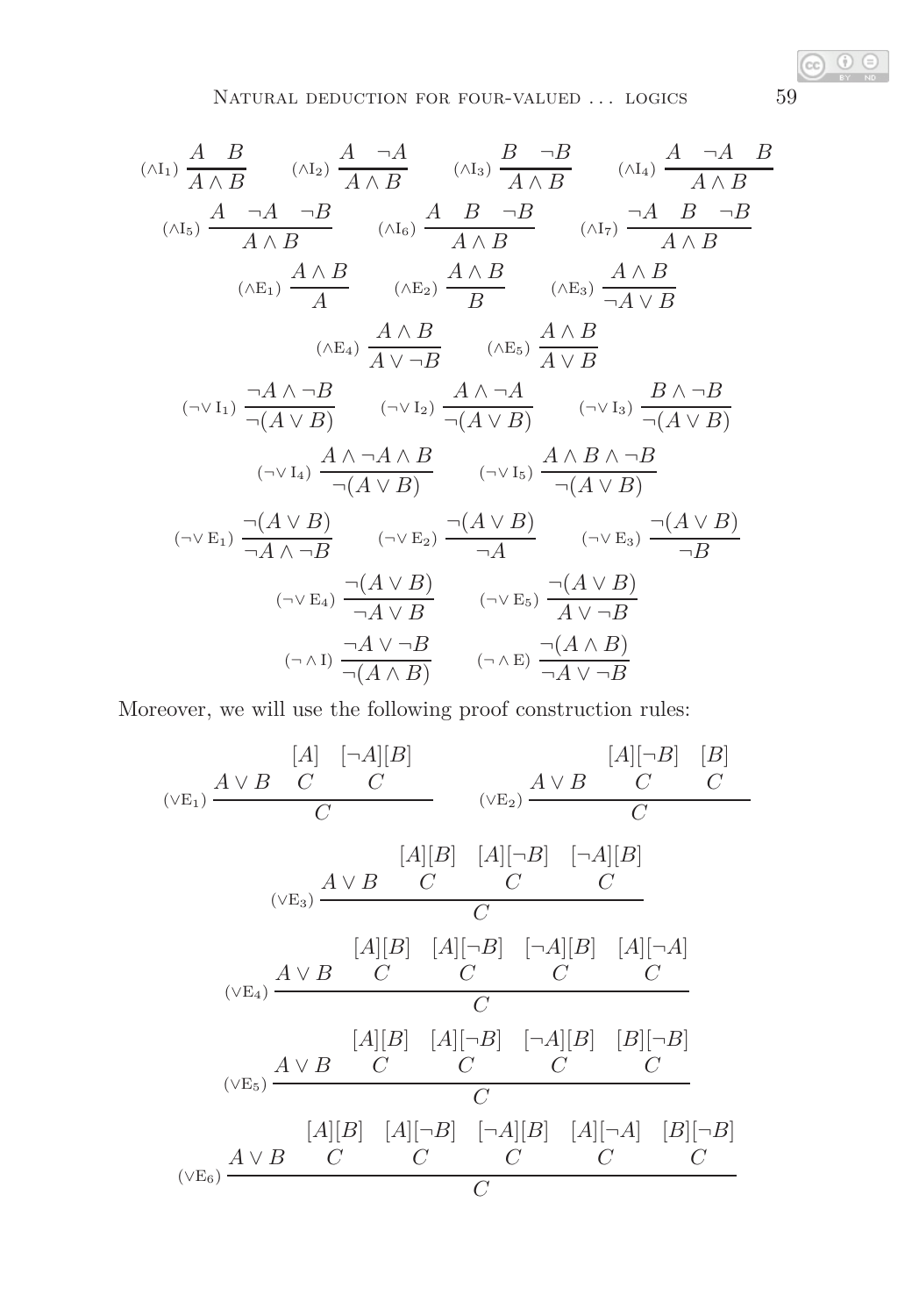$$
\begin{array}{cc}\n[A][B] & [A] [-A] & [B] [-B] \\
(A \to B) & C & C \\
\hline\nC & C & C\n\end{array}
$$

where  $\frac{[X]}{Z}$  means that *Z* is derivable from the assumption *X* and this assumption is discharged; and  $\frac{|X| |Y|}{Z}$  means that *Z* is derivable from either the assumption *X* or the assumption *Y* and either *X* or *Y* is discharged.

It seems that these rules do not exactly meet the standard requirements with respect to natural deduction systems. However, this is a consequence a consequence, on the one hand, of the semantic singularity of the logics and, on the other, the method of axiomatization used.

A set of rules of a natural deduction system for  $K_4^{\rightarrow}$  is as follows:  $(\neg\neg I), (\neg\neg E), (\forall I_1), (\forall I_3), (\forall E_1), (\land I_1), (\land I_2), (\land E_1), (\land E_3), (\neg \lor I_1),$  $(\neg \lor I_2), (\neg \lor E_2), (\neg \lor E_5), (\neg \land I), (\neg \land E).$ 

A set of rules for  $K_4^{\leftarrow}$  is as follows:  $(\neg\neg I)$ ,  $(\neg\neg E)$ ,  $(\vee I_2)$ ,  $(\vee I_4)$ ,  $(\vee E_2), (\wedge I_1), (\wedge I_3), (\wedge E_2), (\wedge E_4), (\neg \vee I_1), (\neg \vee I_3), (\neg \vee E_3), (\neg \vee E_4),$  $(\neg \land I), (\neg \land E).$ 

A set of rules for  $\mathbf{K}_4^{\mathbf{w}}$  is as follows:  $(\neg\neg\mathrm{I}), (\neg\neg\mathrm{E}), (\vee\mathrm{I}_3), (\vee\mathrm{I}_4), (\vee\mathrm{I}_5),$  $(\vee E_4), (\wedge I_1), (\wedge I_2), (\wedge I_7), (\wedge E_3), (\wedge E_4), (\wedge E_5), (\neg \vee I_1), (\neg \vee I_2), (\neg \vee I_5),$  $(\neg \vee E_1), (\neg \wedge I), (\neg \wedge E).$ 

A set of rules for  $\mathbf{K}_{4b}^{\mathbf{w}}$  is as follows:  $(\neg\neg I), (\neg\neg E), (\vee I_3), (\vee I_4), (\vee I_5),$  $(\forall I_6)$ ,  $(\forall E_6)$ ,  $(\land I_1)$ ,  $(\land I_2)$ ,  $(\land I_3)$ ,  $(\land E_3)$ ,  $(\land E_4)$ ,  $(\land E_5)$ ,  $(\neg \lor I_1)$ ,  $(\neg \lor I_2)$ ,  $(\neg \lor I_3), (\neg \lor E_1), (\neg \land I), (\neg \land E).$ 

A set of rules for  $\mathbf{K}_{\text{4bn}}^{\text{w}}$  is as follows:  $(\neg\neg I), (\neg\neg E), (\forall I_3), (\forall I_4), (\forall I_6),$  $(\vee E_5), (\wedge I_1), (\wedge I_3), (\wedge I_4), (\wedge I_5), (\wedge E_3), (\wedge E_4), (\wedge E_5), (\neg \vee I_1), (\neg \vee I_3),$  $(\neg \lor I_4), (\neg \lor E_1), (\neg \land I), (\neg \land E).$ 

A set of rules for  $K_{4n}^{w}$  is as follows:  $(\neg\neg I), (\neg\neg E), (\forall I_3), (\forall I_4)$ ,  $(\vee E_3), (\wedge I_1), (\wedge I_4), (\wedge I_7), (\wedge E_3), (\wedge E_4), (\wedge E_5), (\neg \vee I_1), (\neg \vee I_4), (\neg \vee I_5),$  $(\neg \vee E_1), (\neg \wedge I), (\neg \wedge E).$ 

A set of rules for  $\mathbf{K}_4^{\leftrightarrow}$  is as follows:  $(\neg\neg I)$ ,  $(\neg\neg E)$ ,  $(\vee I_3)$ ,  $(\vee I_4)$ ,  $(\forall I_7), (\forall E_3), (\land I_1), (\land I_2), (\land I_3), (\land E_6), (\neg \forall I_1), (\neg \forall I_2), (\neg \forall I_3), (\neg \forall E_1),$  $(\neg \land I), (\neg \land E).$ 

DEFINITION 2.1.  $\Gamma \vdash_{K_4^{\rightarrow}} A$  iff there is a derivation in the natural deduction system for  $\mathbf{K}_4^{\rightarrow}$  of a formula *A* from a set of assumptions  $\Gamma$ , i.e., there is a finite non-empty sequence of formulae with the following conditions: (i) each formula is an assumption or follows from the previous formulae via  $\mathbf{K}_4^{\rightarrow}$ 's rule of inference and (ii) by applying  $(\vee E_1)$  each formula starting from the assumption *A* until a formula *C*, inclusively,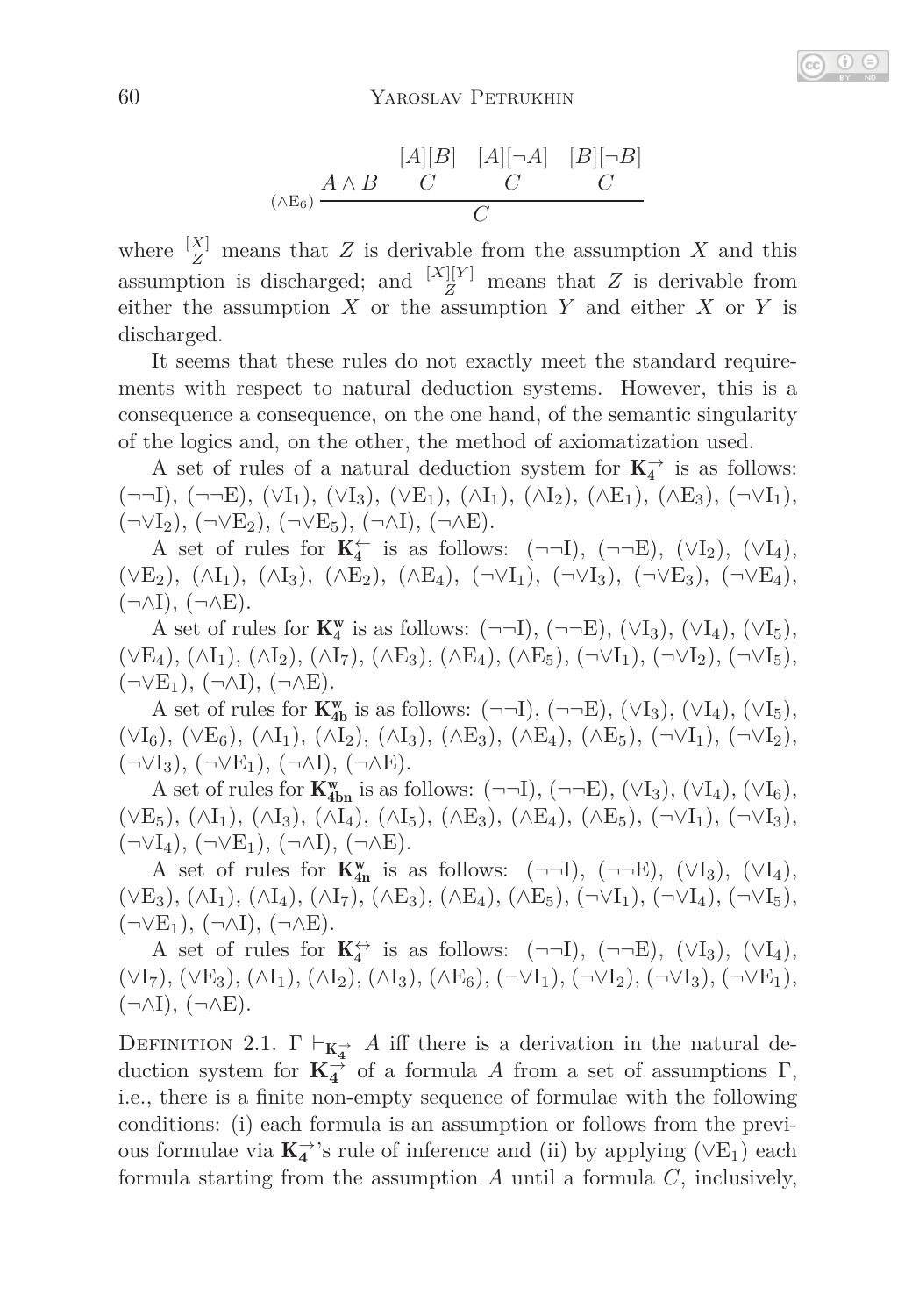as well as each formula starting either from the assumption  $\neg A$  until a formula *C*, inclusively, or from the assumption *B* until a formula *C*, inclusively, is discarded from the derivation.<sup>[4](#page-8-0)</sup> Note that the notion of a derivation in the natural deduction system for  $K_4^{\rightarrow}$  of *A* from  $\Gamma$  may be defined in an alternative way as a finite tree labeled with formulae such that conditions (i) and (ii) hold. The notion of  $\Gamma \vdash_L A$  (for  $L \in \{K_4^{\leftarrow}, K_4^{\mathbf{w}}, K_{4\mathbf{b}}^{\mathbf{w}}, K_{4\mathbf{b}}^{\mathbf{w}}, K_{4\mathbf{n}}^{\leftarrow}, K_4^{\leftrightarrow}\}\}\)$  is defined similarly.

Recall that the definition of  $\Gamma \models_L A$  (for  $L \in \{K_4^\rightarrow, K_4^\leftarrow, K_4^w, K_{4b}^w,$  $K_{4bn}^w$ ,  $K_{4n}^w$ ,  $K_4^{\leftrightarrow}$ }) is given in Definition [1.1.](#page-5-0)

<span id="page-8-1"></span>Now we are ready to formulate the main result of this paper:

THEOREM 2.1. Let  $L \in \{K_4^{\rightarrow}, K_4^{\leftarrow}, K_4^{\mathbf{w}}, K_{4\mathbf{b}}^{\mathbf{w}}, K_{4\mathbf{b}}^{\mathbf{w}}, K_{4\mathbf{n}}^{\mathbf{w}}, K_4^{\leftarrow}\}$ . Then for all  $\Gamma \subseteq$  Form and  $A \in$  Form:

$$
\Gamma \vdash_{\mathbf{L}} A \quad \text{iff} \quad \Gamma \models_{\mathbf{L}} A.
$$

## 3. Proof of Theorem [2.1](#page-8-1)

As an example, we will prove Theorem [2.1](#page-8-1) for the logic  $K_4^{\rightarrow}$ . For other logics this theorem is proved similarly. So let us write  $\Gamma \vdash A$  for  $\Gamma \vdash_{\mathbf{K}_{\mathbf{4}}^{\to}} A$ and  $\Gamma \models A$  for  $\Gamma \models_{\mathbf{K}_4^{\rightarrow}} A$ . The soundness proof is by a routine check.

<span id="page-8-2"></span>PROPOSITION 3.1 (Soundness). For all  $\Gamma \subseteq$  Form and  $A \in$  Form:

if 
$$
\Gamma \vdash A
$$
 then  $\Gamma \models A$ .

For the completeness proof we use Henkin's method and adopt the notational conventions of [\[17,](#page-12-5) [24\]](#page-13-1). A set of formulae Γ is a *nontrivial prime theory* iff the following conditions are met:

(Γ1)  $\Gamma \neq$  Form (non-triviality);

(Γ2) Γ ⊢ *A* iff *A* ∈ Γ (closure of ⊢);

(Γ3) if  $A \vee B \in \Gamma$  then either  $A \in \Gamma$  or both  $\neg A \in \Gamma$  and  $B \in \Gamma$ (primeness).

For all  $\Gamma \subseteq A$  and  $A \in$  Form,  $e(A, \Gamma)$  is a *canonic valuation* iff the following conditions are met:

<span id="page-8-0"></span><sup>4</sup> This definition is an adaptation for our case of Copi, Cohen, and McMahon's one [\[6,](#page-11-4) p. 366].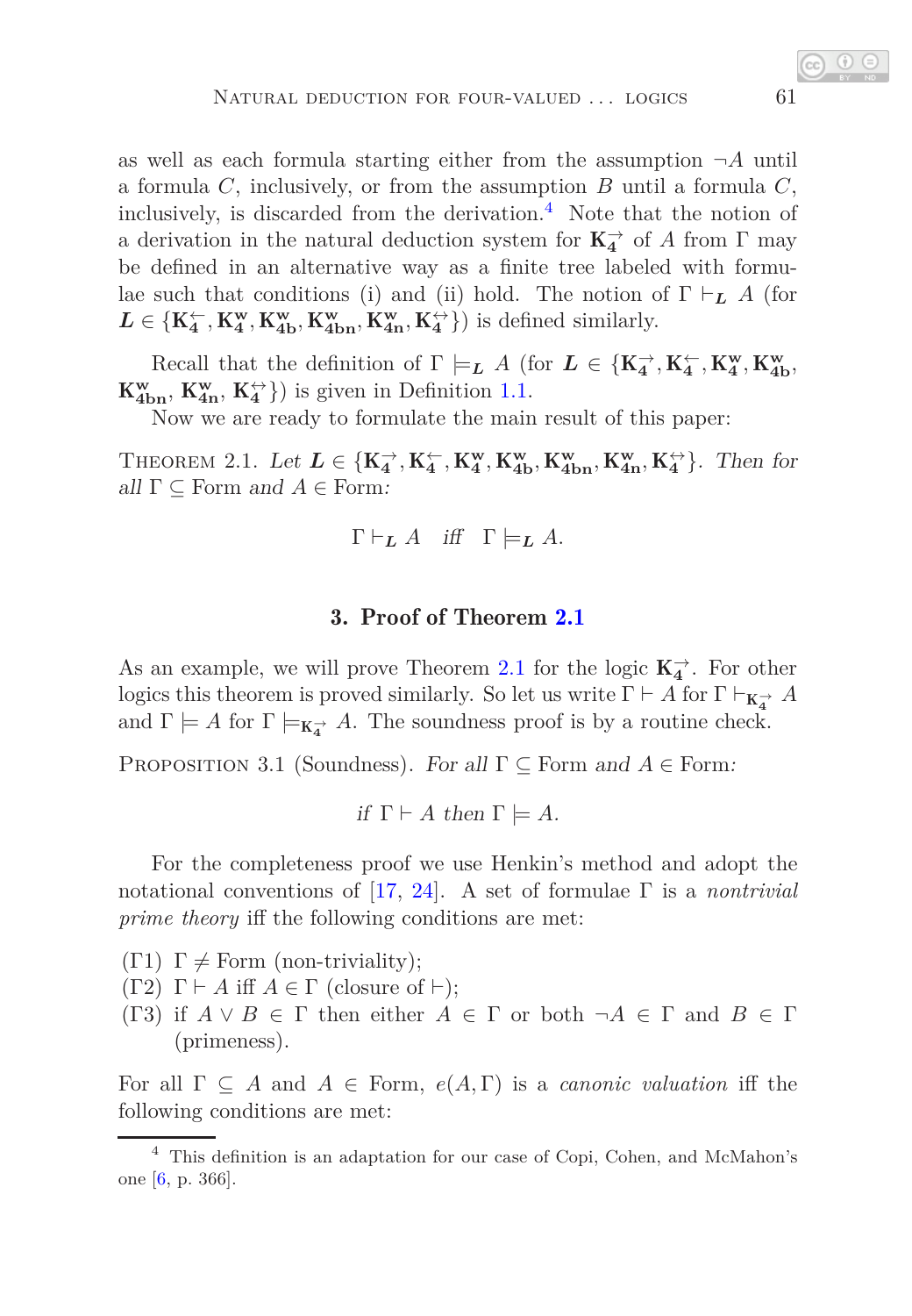$$
e(A,\Gamma) = \begin{cases} 1 & \text{iff } A \in \Gamma, \ \neg A \notin \Gamma \\ b & \text{iff } A \in \Gamma, \ \neg A \in \Gamma \\ n & \text{iff } A \notin \Gamma, \ \neg A \notin \Gamma \\ 0 & \text{iff } A \notin \Gamma, \ \neg A \in \Gamma \end{cases}
$$

<span id="page-9-0"></span>LEMMA 3.1. For any nontrivial prime theory  $\Gamma$  and for all  $A, B \in$  Form:

(1)  $f_{\neg}(e(A, \Gamma)) = e(\neg A, \Gamma);$ (2)  $f_V(e(A, \Gamma), e(B, \Gamma)) = e(A \vee B, \Gamma);$ (3)  $f_{\wedge}(e(A, \Gamma), e(B, \Gamma)) = e(A \wedge B, \Gamma).$ 

PROOF. (1.1) Let  $e(A, \Gamma) = 0$ . Then  $A \notin \Gamma$ ,  $\neg A \in \Gamma$ . Suppose  $\neg \neg A \in \Gamma$ . By the rule  $(\neg\neg E)$ ,  $A \in \Gamma$ . Contradiction. Hence,  $\neg\neg A \notin \Gamma$ . Therefore,  $e(\neg A, \Gamma) = 1 = f_{\neg}(0) = f_{\neg}(e(A, \Gamma)).$ 

(1.2) Let  $e(A,\Gamma) = b$ . Then  $A \in \Gamma$ ,  $\neg A \in \Gamma$ . By the rule  $(\neg \neg I)$ ,  $\neg\neg A \in \Gamma$ . Therefore,  $e(\neg A, \Gamma) = b = f_{\neg}(b) = f_{\neg}(e(A, \Gamma))$ . The other cases are proved similarly.

(2.1) Let  $e(A, \Gamma) = b$  and  $e(B, \Gamma) = 1$ . Then  $A \in \Gamma$ ,  $\neg A \in \Gamma$ ,  $B \in \Gamma$ , and  $\neg B \notin \Gamma$ . By the rule  $(\forall I_1)$ ,  $A \lor B \in \Gamma$ . By the rules  $(\land I_1)$  and  $(\neg \forall I_2)$ ,  $\neg(A \lor B) \in \Gamma$ . Hence,  $e(A \lor B, \Gamma) = b = f_\vee(b, 1) = f_\vee(e(A, \Gamma), e(B, \Gamma))$ .

(2.2) Let  $e(A, \Gamma) = n$  and  $e(B, \Gamma) = 1$ . Then  $A \notin \Gamma, \neg A \notin \Gamma, B \in \Gamma$ , and  $\neg B \notin \Gamma$ . Suppose  $A \lor B \in \Gamma$ . Then, by (Γ3), either  $A \in \Gamma$  or both  $\neg A \in \Gamma$  and  $B \in \Gamma$ . Contradiction. Hence,  $A \vee B \notin \Gamma$ . Suppose  $\neg(A \lor B) \in \Gamma$ . By the rule  $(\neg \lor E_2) \neg A \in \Gamma$ . Contradiction. Hence,  $\neg(A \lor B) \notin \Gamma$ . So  $e(A \lor B, \Gamma) = n = f_\vee(n, 1) = f_\vee(e(A, \Gamma), e(B, \Gamma))$ . The other cases are proved similarly.

(3.1) Let  $e(A, \Gamma) = 1$  and  $e(B, \Gamma) = 0$ . Then  $A \in \Gamma$ ,  $\neg A \notin \Gamma$ ,  $B \notin \Gamma$ , and  $\neg B \in \Gamma$ . Suppose  $A \wedge B \in \Gamma$ . By the rule  $(\wedge E_3)$ ,  $\neg A \vee B \in \Gamma$ . By (Γ3), either  $\neg A \in \Gamma$  or both  $\neg \neg A \in \Gamma$  and  $B \in \Gamma$ . Contradiction. So  $A \wedge B \notin \Gamma$ . By the rule  $(\neg \neg I)$ ,  $\neg \neg A \in \Gamma$ . Then by the rule  $(\vee I_3)$ ,  $\neg A \lor \neg B \in \Gamma$ . By the rule  $(\neg \land I), \neg (A \land B) \in \Gamma$ . Hence,  $e(A \land B, \Gamma) =$  $0 = f_{\vee}(1, 0) = f_{\vee}(e(A, \Gamma), e(B, \Gamma)).$ 

(3.2) Let  $e(A, \Gamma) = b$  and  $e(B, \Gamma) = n$ . Then  $A \in \Gamma$ ,  $\neg A \in \Gamma$ ,  $B \notin \Gamma$ , and  $\neg B \notin \Gamma$ . By the rule  $(\wedge I_2)$ ,  $A \wedge B \in \Gamma$ . By the rules  $(\vee I_1)$  and  $(\neg \wedge I)$ ,  $\neg(A \wedge B) \in \Gamma$ . Hence,  $e(A \wedge B, \Gamma) = b = f_{\vee}(b, n) = f_{\vee}(e(A, \Gamma), e(B, \Gamma))$ . The other cases are proved similarly. П

<span id="page-9-1"></span>By a structural induction on formulae, using Lemma [3.1](#page-9-0) we obtain: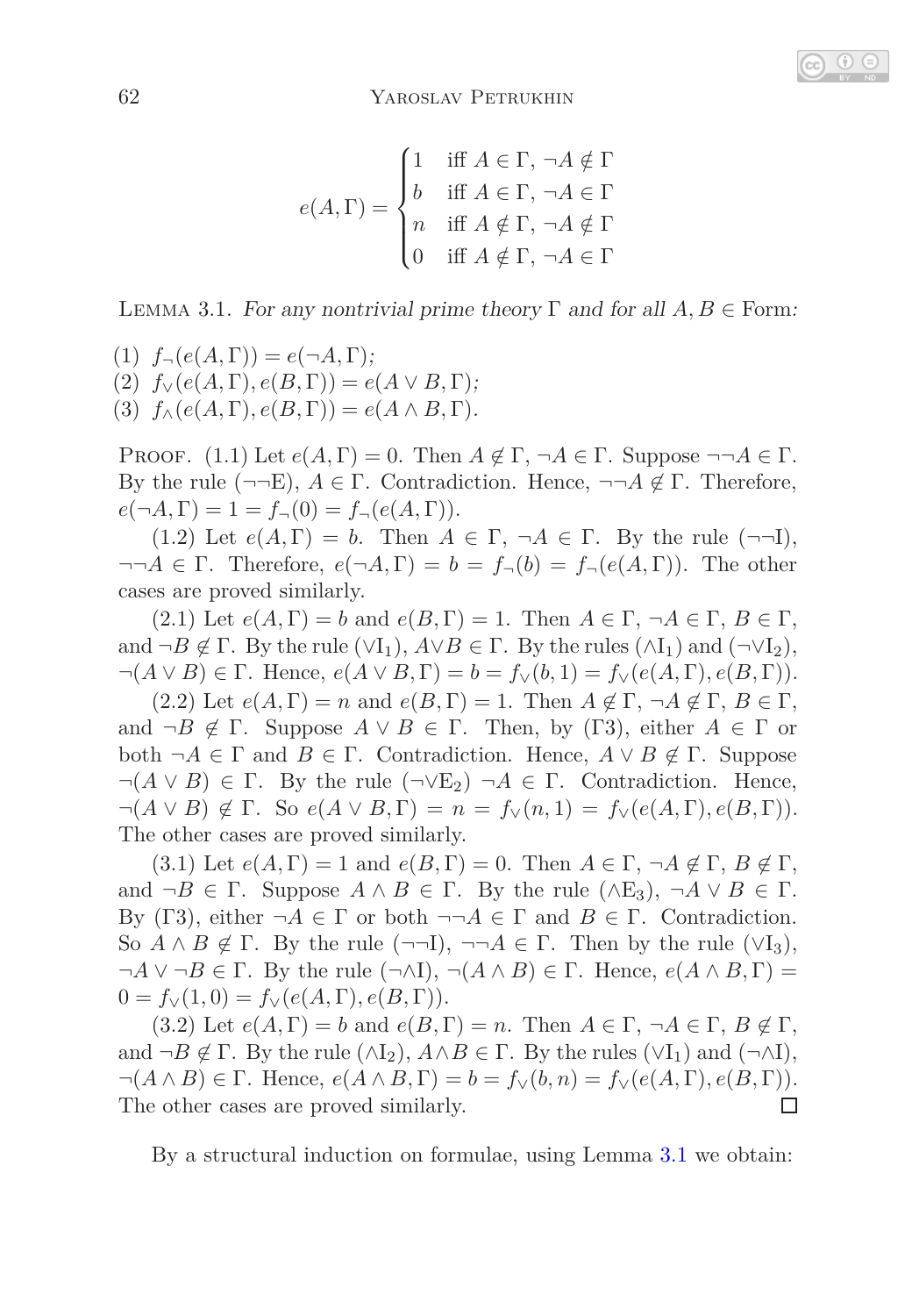LEMMA 3.2. Let  $\Gamma$  be any nontrivial prime theory and  $v_{\Gamma}$  be an arbitrary valuation such that  $v_{\Gamma}(p) = e(p, \Gamma)$ , for any  $p \in \text{Prop}$ . Then we have  $v_{\Gamma}(A) = e(A, \Gamma)$ , for any  $A \in \text{Form.}$ 

<span id="page-10-0"></span>LEMMA 3.3 (Lindenbaum). For all  $\Gamma \subseteq$  Form,  $A \in$  Form, if  $\Gamma \not\vdash A$  then there is  $\Gamma^* \subseteq$  Form such that (1)  $\Gamma \subseteq \Gamma^*$ , (2)  $\Gamma^* \nvdash A$ , and (3)  $\Gamma^*$  is a nontrivial prime theory.

PROOF. Suppose  $\Gamma \nvdash A$ . Let  $B_1, B_2, \ldots$  be an enumeration of Form. Let  $\Gamma_0, \Gamma_1, \ldots$  be a sequence of sets of formulae defined as follows:

$$
\Gamma_0 = \Gamma
$$
  
\n
$$
\Gamma_{i+1} = \begin{cases} \Gamma_i \cup \{B_{i+1}\}, & \text{if } \Gamma_i \cup \{B_{i+1}\} \not\vdash A; \\ \Gamma_i, & \text{otherwise.} \end{cases}
$$

We take  $\Gamma^* = \bigcup_{i=1}^{\infty} \Gamma_i$ . Then:

- (1) Follows from the definition of  $\Gamma^*$ .
- (2) By straightforward induction on *i*.
- (3) We prove only the case  $(T3)$  as it is the most complicated one.

(Γ3) Suppose  $B \vee C \in \Gamma^*$ , but  $B \notin \Gamma^*$  and either  $\neg B \notin \Gamma^*$  or  $C \notin \Gamma^*$ . Since  $B \vee C \in \Gamma^*$ , so  $\Gamma^* \vdash B \vee C$  (cf.( $\Gamma 2$ )). Moreover, for some *i*, *j*, and *k* we have:  $B = B_i$ ,  $\neg B = B_j$ , and  $C = B_k$ . Furthermore,  $\Gamma_{i-1} \cup \{B_i\} \vdash A$ and either  $\Gamma_{j-1} \cup \{B_j\} \vdash A$  or  $\Gamma_{k-1} \cup \{B_k\} \vdash A$ . Since  $\Gamma_{i-1} \subseteq \Gamma^*$ ,  $\Gamma_{j-1} \subseteq \Gamma^*$ , and  $\Gamma_{k-1} \subseteq \Gamma^*$ , so  $\Gamma^* \cup \{B_i\} \vdash A$  and either  $\Gamma^* \cup \{B_j\} \vdash A$ or  $\Gamma^* \cup \{B_k\} \vdash A$ . From the latter and the fact that  $\Gamma \vdash B \lor C$ , by the rule ( $\vee$ E<sub>1</sub>), we obtain  $\Gamma^* \vdash A$ . This contradicts (2). The statement (Γ3) is proved. □

<span id="page-10-1"></span>Proposition 3.2 (Completeness). For all Γ ⊆ Form and *A* ∈ Form:

if 
$$
\Gamma \models A
$$
 then  $\Gamma \vdash A$ .

PROOF. Suppose  $\Gamma \nvdash A$ . Then, by Lemma [3.3,](#page-10-0) there is  $\Gamma^* \subseteq$  Form such that (1)  $\Gamma \subseteq \Gamma^*$ , (2)  $\Gamma^* \nvdash A$ , and (3)  $\Gamma^*$  is a nontrivial prime theory. By Lemma [3.2,](#page-9-1) there is a valuation  $v_{\Gamma^*}$  such that:  $v_{\Gamma^*}(B) \in \{1, b\}$ , for any  $B \in \Gamma$ , and  $v_{\Gamma^*}(A) \notin \{1, b\}$ . Then  $\Gamma \not\models A$ . So if  $\Gamma \not\models A$  then  $\Gamma \not\models A$ . By contraposition we obtain that if  $\Gamma \models A$  then  $\Gamma \vdash A$ .  $\Box$ 

Theorem [2.1](#page-8-1) immediately follows from propositions [3.1](#page-8-2) and [3.2](#page-10-1) for the case of  $K_4^{\rightarrow}$ . Recall that for other logics Theorem [2.1](#page-8-1) is proved similarly.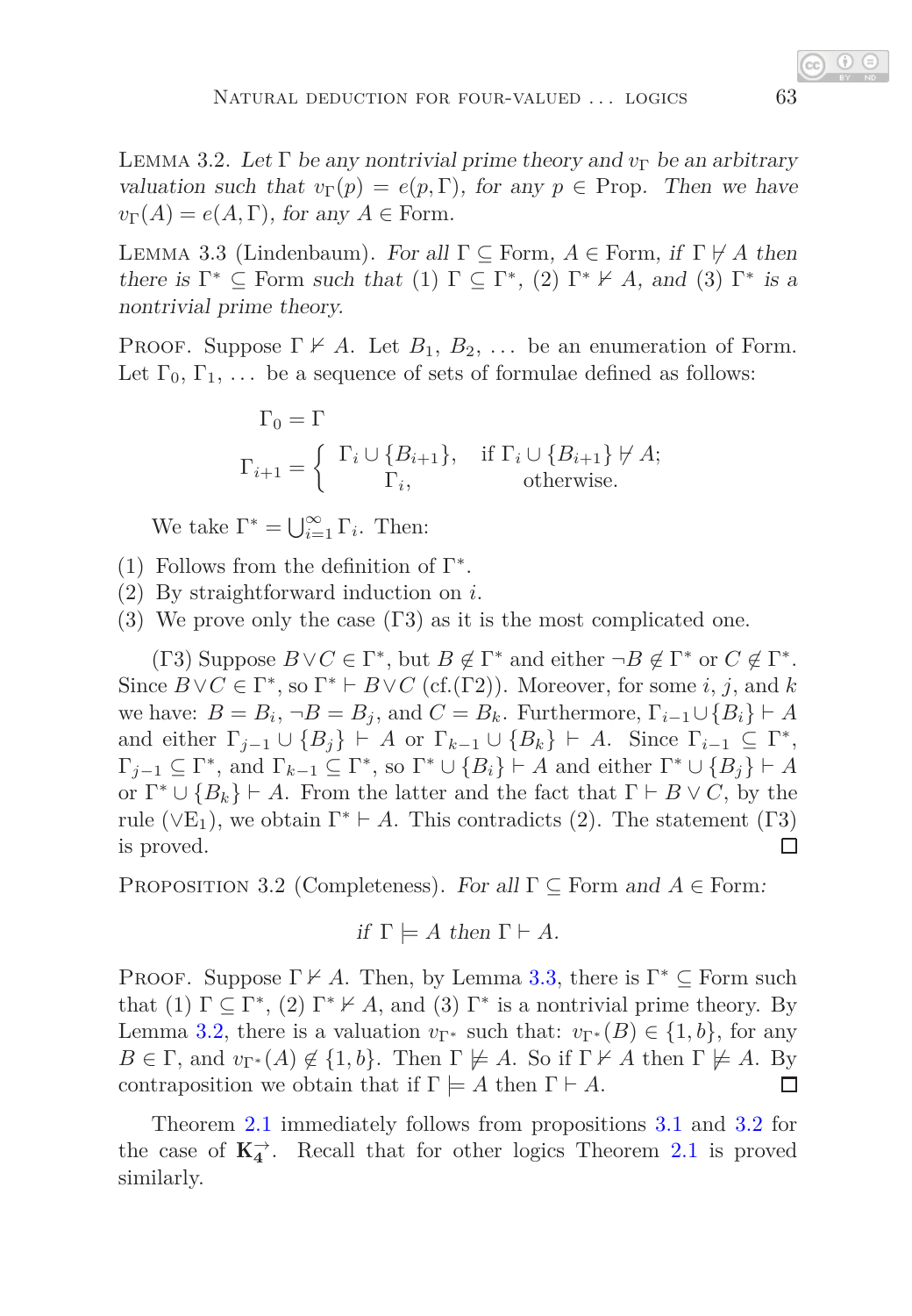# 4. Conclusion

In this paper, we have constructed natural deduction systems for regular and monotonic four-valued logics that is a continuation of [\[17,](#page-12-5) [19,](#page-12-7) [22,](#page-12-3) [24\]](#page-13-1) where regular three-valued logics are formalized via natural deduction systems.

The future work concerns, firstly, exploring the other possible generalizations for the four-valued case of regular three-valued logics; secondly, the development of proof-search algorithms in the spirit of [\[5\]](#page-11-5) for the calculi described in this paper; and thirdly, an investigation of the logics studied here with other sets of designed values; for example, with the sole designated value  $1<sup>5</sup>$  $1<sup>5</sup>$  $1<sup>5</sup>$ 

Acknowledgments. I would like to thank an anonymous referee as well as the editors of *LLP* for suggestions regarding the earlier version of this paper.

#### References

- <span id="page-11-0"></span>[1] Asenjo, F. G., "A calculus of antinomies", *Notre Dame Journal of Formal Logic* 7 (1966): 103-105. DOI: [10.1305/ndjfl/1093958482](http://dx.doi.org/10.1305/ndjfl/1093958482)
- <span id="page-11-2"></span>[2] Belnap, N. D., "A useful four-valued logic", pages 7–37 in J. M. Dunn and G. Epstein, *Modern Uses of Multiple-Valued Logic*, Boston: Reidel Publishing Company, 1977. DOI: [10.1007/978-94-010-1161-7\\_2](http://dx.doi.org/10.1007/978-94-010-1161-7_2)
- <span id="page-11-3"></span>[3] Belnap, N. D., "How a computer should think", pages 30–56 in G. Rule (ed.), *Contemporary Aspects of Philosophy*, Stocksfield: Oriel Press, 1977.
- <span id="page-11-1"></span>[4] Bochvar, D. A., "On a three-valued logical calculus and its application to the analysis of the paradoxes of the classical extended functional calculus", *History and Philosophy of Logic* 2 (1981): 87–112. English translation of Bochvar's paper of 1938. DOI: [10.1080/01445348108837023](http://dx.doi.org/10.1080/01445348108837023)
- <span id="page-11-5"></span>[5] Bolotov, A., and V. Shangin, "Natural deduction system in paraconsistent setting: Proof search for PCont", *Journal of Intelligent Systems* 21 (2012): 1–24. DOI: [10.1515/jisys-2011-0021](http://dx.doi.org/10.1515/jisys-2011-0021)
- <span id="page-11-4"></span>[6] Copi, I. M., C. Cohen, and K. McMahon, *Introduction to Logic*, Fourteenth Edition, Routledge, New York, 2011.

<span id="page-11-6"></span> $^5\,$  Note that for  $\rm{\bf FDE}$  such an investigation was completed in Pietz and Rivieccio's paper [\[20\]](#page-12-14).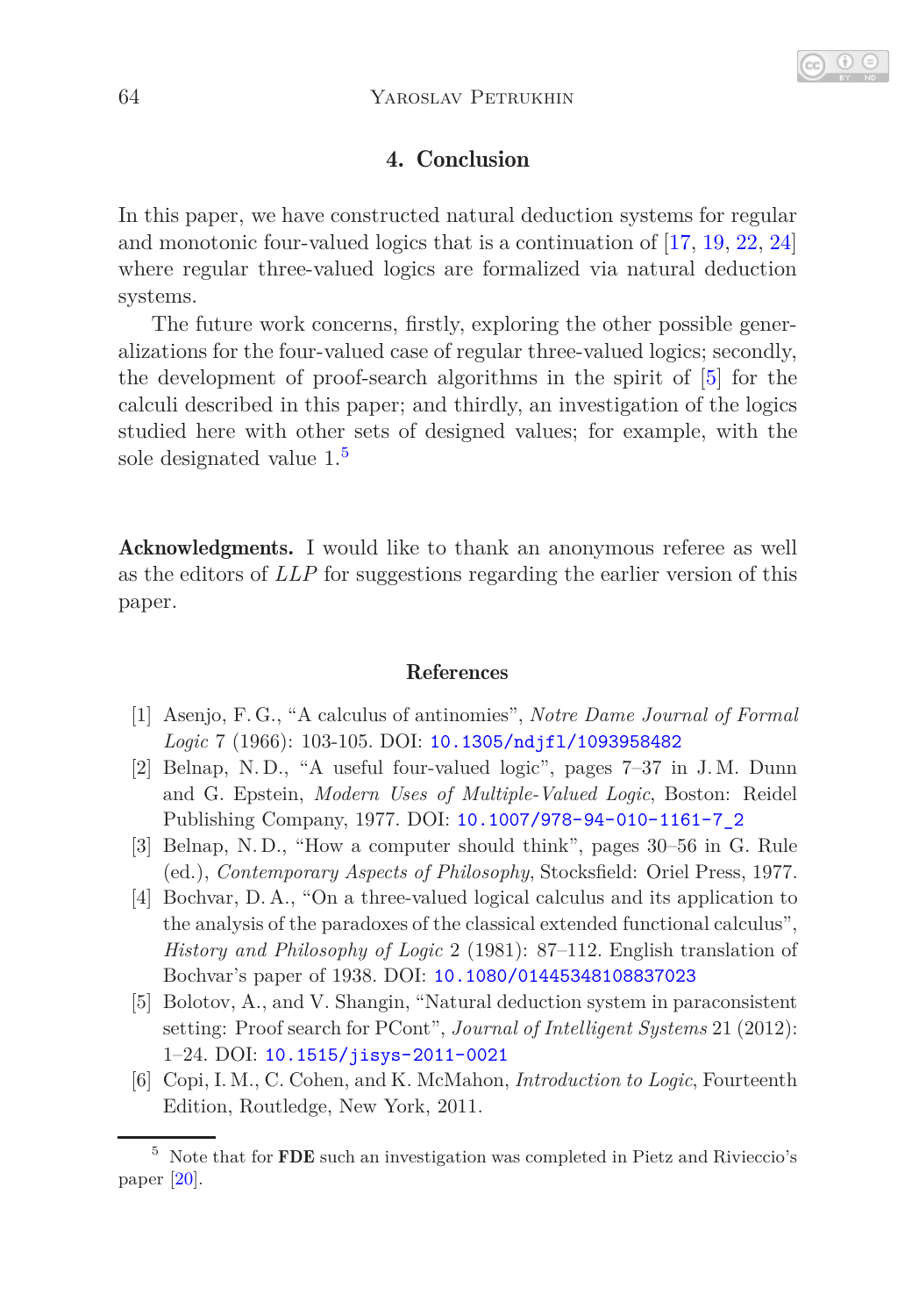- <span id="page-12-11"></span>[7] Dunn, J. M., "Intuitive semantics for first-degree entailment and coupled trees", *Philosophical Studies* 29 (1976): 149–168. DOI: [10.1007/](http://dx.doi.org/10.1007/BF00373152) [BF00373152](http://dx.doi.org/10.1007/BF00373152)
- <span id="page-12-6"></span>[8] Finn, V. K., "Axiomatization of some three-valued propositional calculi and their algebras" (in Russian), pages 398–438 in P. Tavanets and V. Smirnov (eds.), *Philosophy in the Contemporary World. Philosophy and Logic*, Moscow: Nauka Publ., 1974.
- <span id="page-12-10"></span><span id="page-12-8"></span>[9] Fitting, M., "Kleene's logic, generalized", *Journal of Logic and Computation* 1 (1991): 797–810. DOI: [10.1093/logcom/1.6.797](http://dx.doi.org/10.1093/logcom/1.6.797)
- <span id="page-12-12"></span>[10] Fitting, M., "Kleene's three valued logics and their children", *Fundamenta Informaticae* 20 (1994): 113–131. DOI: [10.3233/FI-1994-201234](http://dx.doi.org/10.3233/FI-1994-201234)
- [11] Fitting, M., "Negation as refutation", pages 63–70 in R. Parikh (ed.), *Proceedings of the Fourth Annual Symposium on Logic in Computer Science (1989)*, IEEE, 1989. DOI: [10.1109/LICS.1989.39159](http://dx.doi.org/10.1109/LICS.1989.39159)
- <span id="page-12-13"></span>[12] Font, J.M., "Belnap's four-valued logic and De Morgan lattices", *Logic Journal of the IGPL* 5 (1997): 1–29. DOI: [10.1093/jigpal/5.3.1-e](http://dx.doi.org/10.1093/jigpal/5.3.1-e)
- <span id="page-12-1"></span>[13] Karpenko, A. S., *The Development of Many-Valued Logic* (in Russian), LKI, 2010.
- <span id="page-12-0"></span>[14] Kleene, S. C., *Introduction to Metamathematics*, Sixth Reprint, Wolters-Noordhoff Publishing and North-Holland Publishing Company, 1971.
- <span id="page-12-9"></span>[15] Kleene, S. C., "On a notation for ordinal numbers", *The Journal of Symbolic Logic* 3 (1938): 150–155. DOI: [10.2307/2267778](http://dx.doi.org/10.2307/2267778)
- [16] Komendantskaya, E. Y., "Functional expressibility of regular Kleene's logics" (in Russian), *Logical Investigations* 15 (2009): 116–128.
- <span id="page-12-5"></span>[17] Kooi, B., and A. Tamminga, "Completeness via correspondence for extensions of the logic of paradox", *The Review of Symbolic Logic* 5 (2012): 720–730. DOI: [10.1017/S1755020312000196](http://dx.doi.org/10.1017/S1755020312000196)
- <span id="page-12-4"></span>[18] Łukasiewicz, J., "On three-valued logic", pages 87–88 in L. Borkowski (ed.), *Jan Łukasiewicz: Selected Works*, Amsterdam, North-Holland Publishing Company, 1997. English translation of Łukasiewicz's paper of 1920.
- <span id="page-12-7"></span>[19] Petrukhin, Y., "Natural deduction for three-valued regular logics", *Logic and Logical Philosophy* 26, 2 (2017): 197–206. DOI: [10.12775/LLP.2016.](http://dx.doi.org/10.12775/LLP.2016.025) [025](http://dx.doi.org/10.12775/LLP.2016.025)
- <span id="page-12-14"></span><span id="page-12-2"></span>[20] Pietz, A., and U. Rivieccio, "Nothing but the truth", *Journal of Philosophical Logic* 42 (2013): 125–135. DOI: [10.1007/s10992-011-9215-1](http://dx.doi.org/10.1007/s10992-011-9215-1)
- [21] Priest, G., "Logic of paradox revisited", *Journal of Philosophical Logic* 13 (1984): 153–179. DOI: [10.1007/BF00453020](http://dx.doi.org/10.1007/BF00453020)
- <span id="page-12-3"></span>[22] Priest, G., "Paraconsistent logic", in M. Gabbay and F. Guenthner (eds.), *Handbook of Philosophical Logic*, vol. 6, Second Edition, Dordrecht: Kluwer, 2002. DOI: [10.1007/978-94-017-0460-1\\_4](http://dx.doi.org/10.1007/978-94-017-0460-1_4)